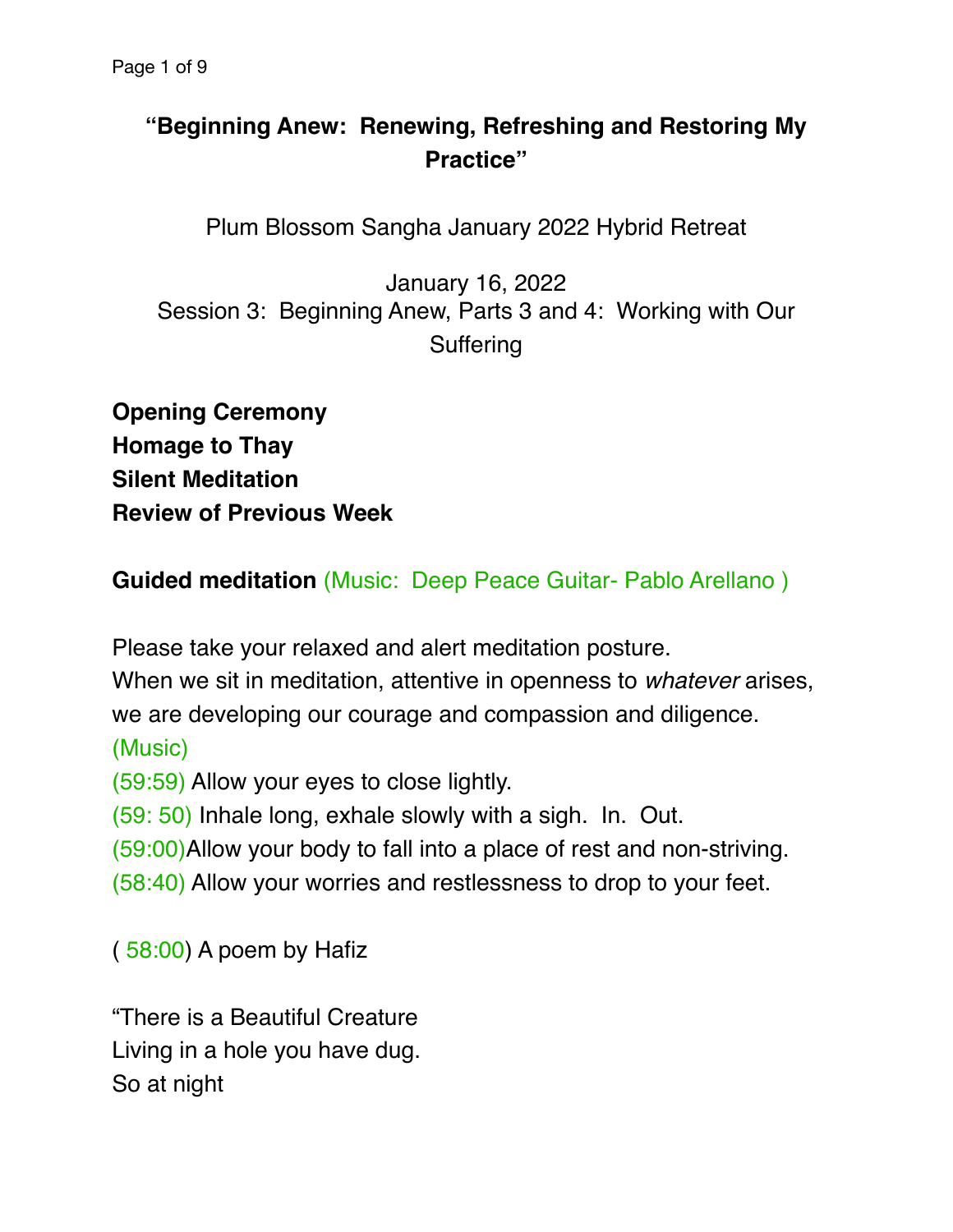Page 2 of 9

I set fruit and grains And little pots of wine and milk Beside your soft earthen mounds, (57: 20) And I often sing.

(57:10) But still, my dear, You do not come out.

I have fallen in love with Someone Who *hides* inside you.

(56:45) We should talk about this problem--

Otherwise,

I will never leave you alone."

― Hafiz, [I Heard God Laughing: Poems of Hope and Joy](https://www.goodreads.com/work/quotes/70583)

56:10 Every human being wants to be appreciated and loved by *others….*but what we are often *most* lonely for is our *own* loving and acceptance.

55:35 Let's see if we can coax that Beautiful Creature who hides inside us out of its hole.

55:20 Inhale long, exhale slowly.

54:00 In a time when he was suffering, Thich Nhat Hanh said that in order to give himself warmth, nourishment and protection, he held his face in his two hands.

54:25 I invite *you* now to do the same: gently hold your face with both of your hands.

- 53:00 Inhale long, exhale slowly.
- 53:35 Let your own touch soften you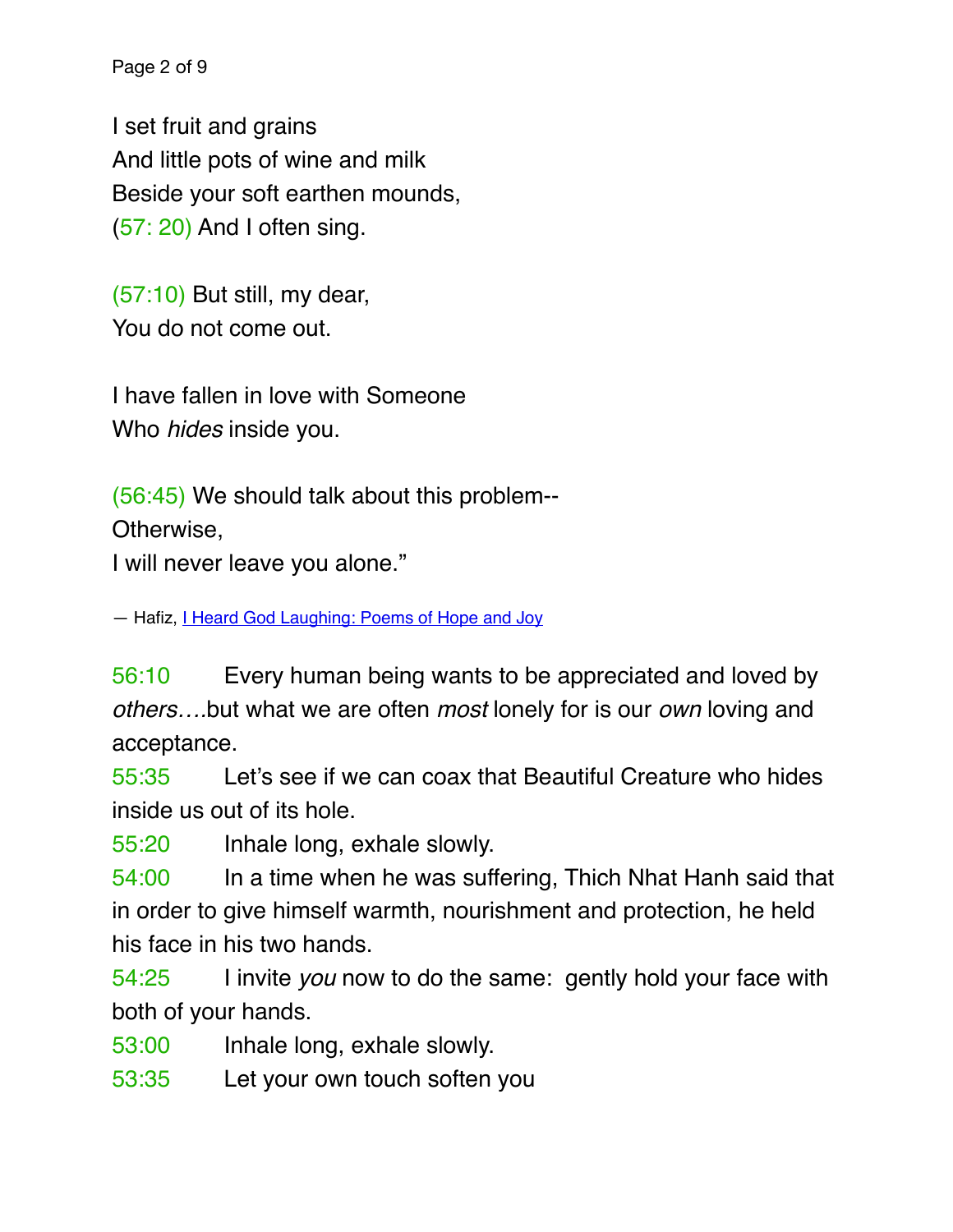53:25 and remind you of what a beautiful creature you are.

53:10 Offer your beautiful self— warmth.. nourishment.. and protection.

52:45 Now bring both of your hands to your heart, placing enough pressure there to feel your heartbeat.

- 52:25 Inhale long, exhale slowly.
- 51:55 Let your own touch soften you
- 51:45 and remind you that you are loved.
- 51:35 That you are *love*; you are love itself.

51:20 Now hold one of your hands in the other and begin to

slowly, gently caress your two hands. Palms….. Fingers …thumbs.

- 50:30 Inhale long, exhale slowly.
- 50:05 Let your own touch soften you
- 49:55 and remind you of the kindness you do with your 2 hands.
- 49:30 Now rest one hand on each of your thighs.
- 49:10 Inhale long, exhale slowly.
- 48:50 Let your own touch soften you
- 48:35 and remind you that you are strong and stable.

47:55 You have been searching for that which is already here. Which has *always* been here. Beauty. Compassion. Courage. Determination. Creativity. Love. Warmth. Nourishment. Protection. Kindness. Stability.

46:45 Fall in love with that Someone who hides inside you.

46:35 Call it out of its hole.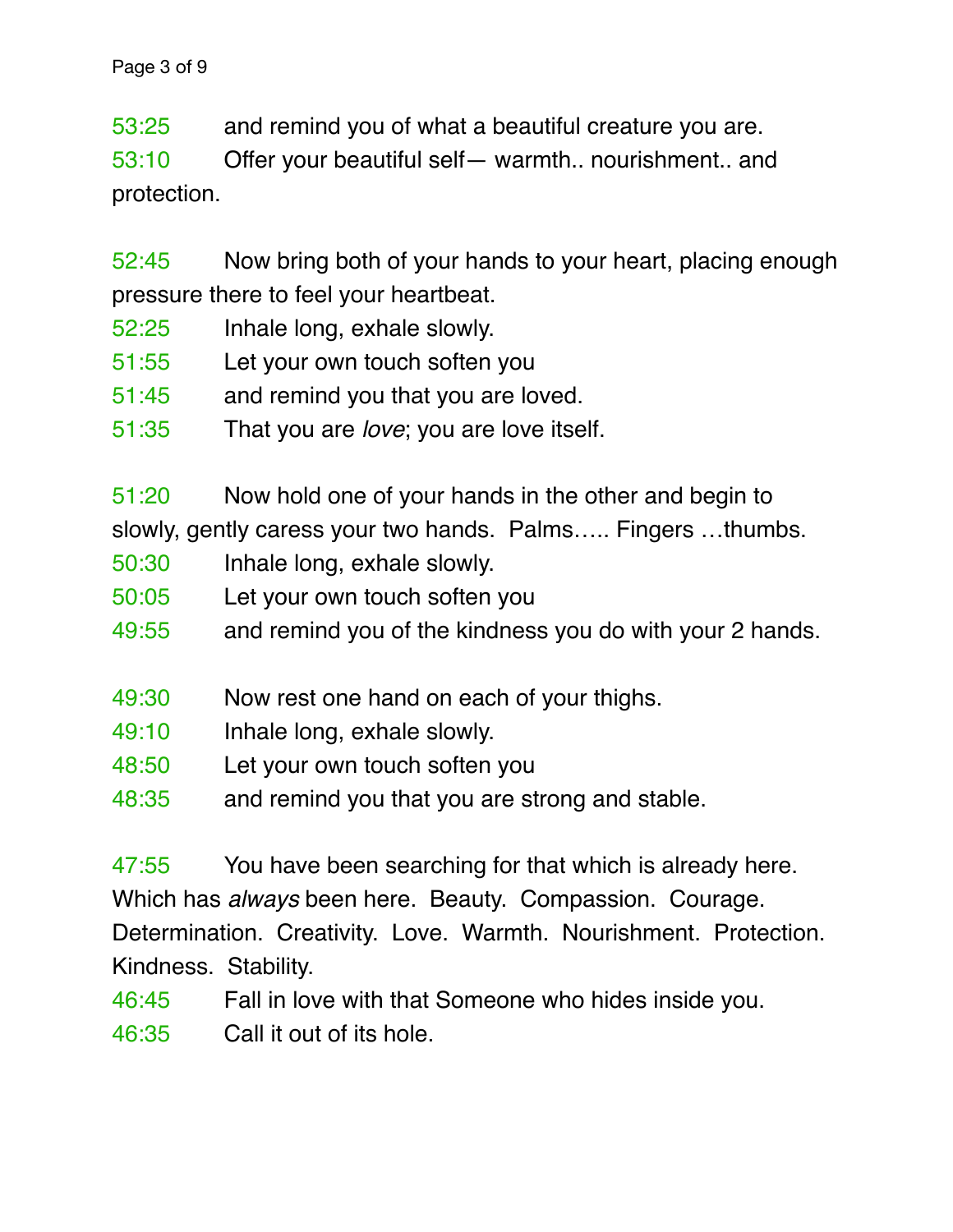| 46:25 | Feed it fruit and grains          |
|-------|-----------------------------------|
|       | And little pots of wine and milk. |
| 46:10 | Sing to it.                       |

45:40 Begin to fade until 45:00

## **Walking Meditation**

## **Dharma Talk**

All of us think that we should be happy, so when life gets hard, we feel like we've done something wrong. We criticize ourselves, or feel victimized, or get aggressive or in some other way experience dukkah —the Buddha's word for *all* suffering: we feel anger, loneliness, shame, physical pain, fear, anxiety. Dukkah is like being shot by an arrow.

Dukkah, the Buddha said, is a *natural* part of the human being story like breathing and laughing and sneezing.

*Misery,* on the other hand*,* is like being shot by a *second* arrow in the same spot. This second arrow, which we fire ourselves, can take the form of *judgment*—"How could I have been so stupid?", or *worry*— "What if the pain never goes away?" or s*elf pity* "Why does this have to happen to me?" Or aggression or shame or hate or depression. We can quickly conjure up in our minds a hell for ourselves that multiplies the stress and pain of the first arrow, which is the actual circumstance.

So our job is to train ourselves *not* to magnify our pain by getting carried away in fear, worry, anger, blame and or despair. We have to learn to take the arrow out; we have to put down our bow and our arrows.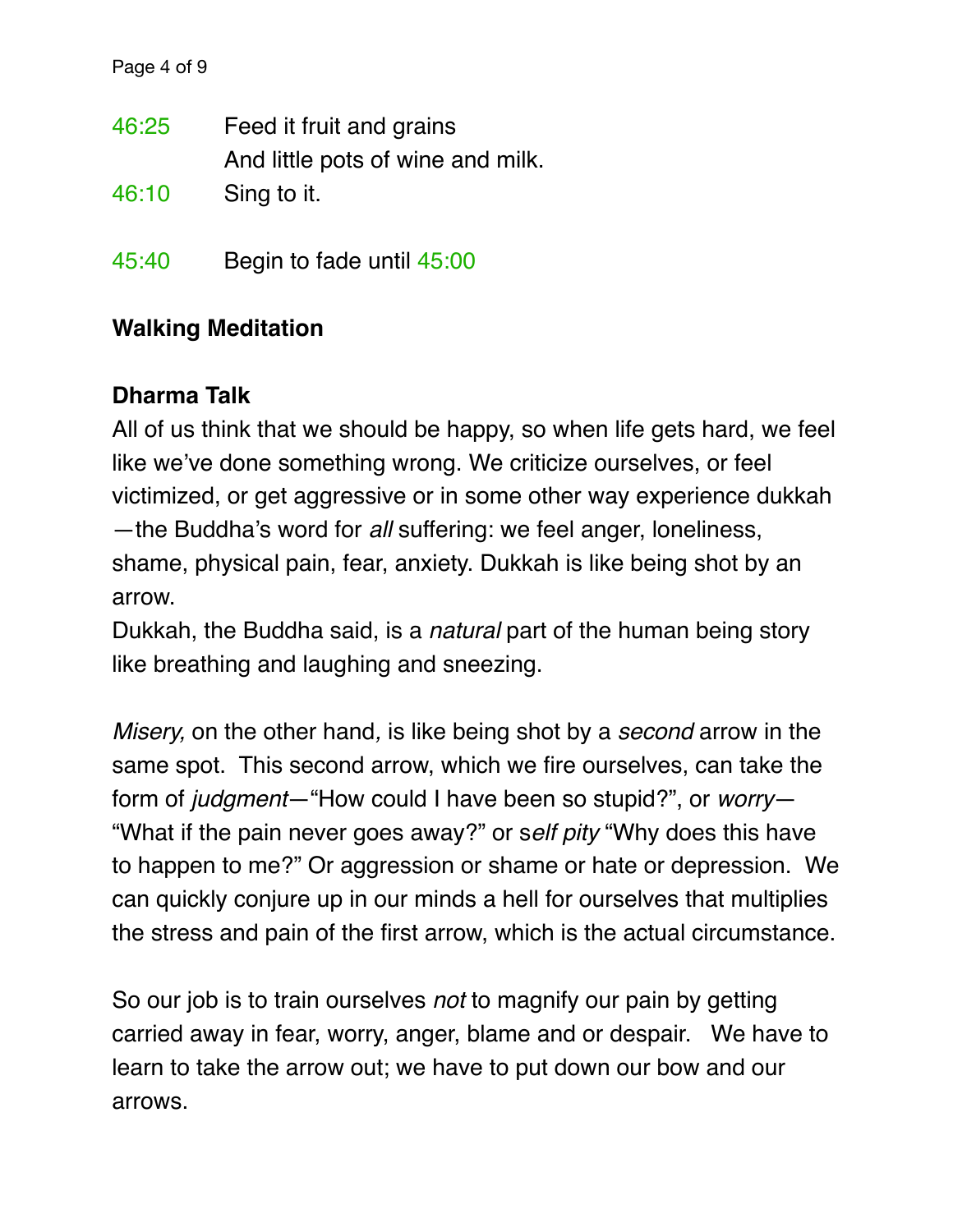Our Beloved Dharma Brother, John Snyder, who died of ALS in 2017 wrote a poem about the 2nd arrow. John said,

Every being in this mad time lives with an arrow in its heart,

so said Gautama Buddha. Learn to take the arrow out,

he said, then help others do the same. Hate, fear, and anger he said, are like a second arrow beside the first.

Take them out! There is no time to argue the fine points of archery. Move out into the world

as wounded healers.

The world needs this medicine: the strength of your dream, your slowness to judge, your quickness to bless.

What *causes* this miserable second arrow? Ironically, the *cause* of misery is trying to *avoid* suffering**.**

But because we can't escape suffering any more than we can escape breathing and sneezing, we might as well learn to *embrace* it, to *learn* from it, to put it to some use.

So instead of asking ourselves, "How can I get rid of this hurt and find happiness?" we *could* ask ourselves, "Can I sit still with the suffering just as it is— both yours and mine, without trying to make it go away…. until it has taught me what I need to learn?

Can I—as Thay teaches us to do—*embrace* the loneliness or anxiety or anger or depression… and let it open me?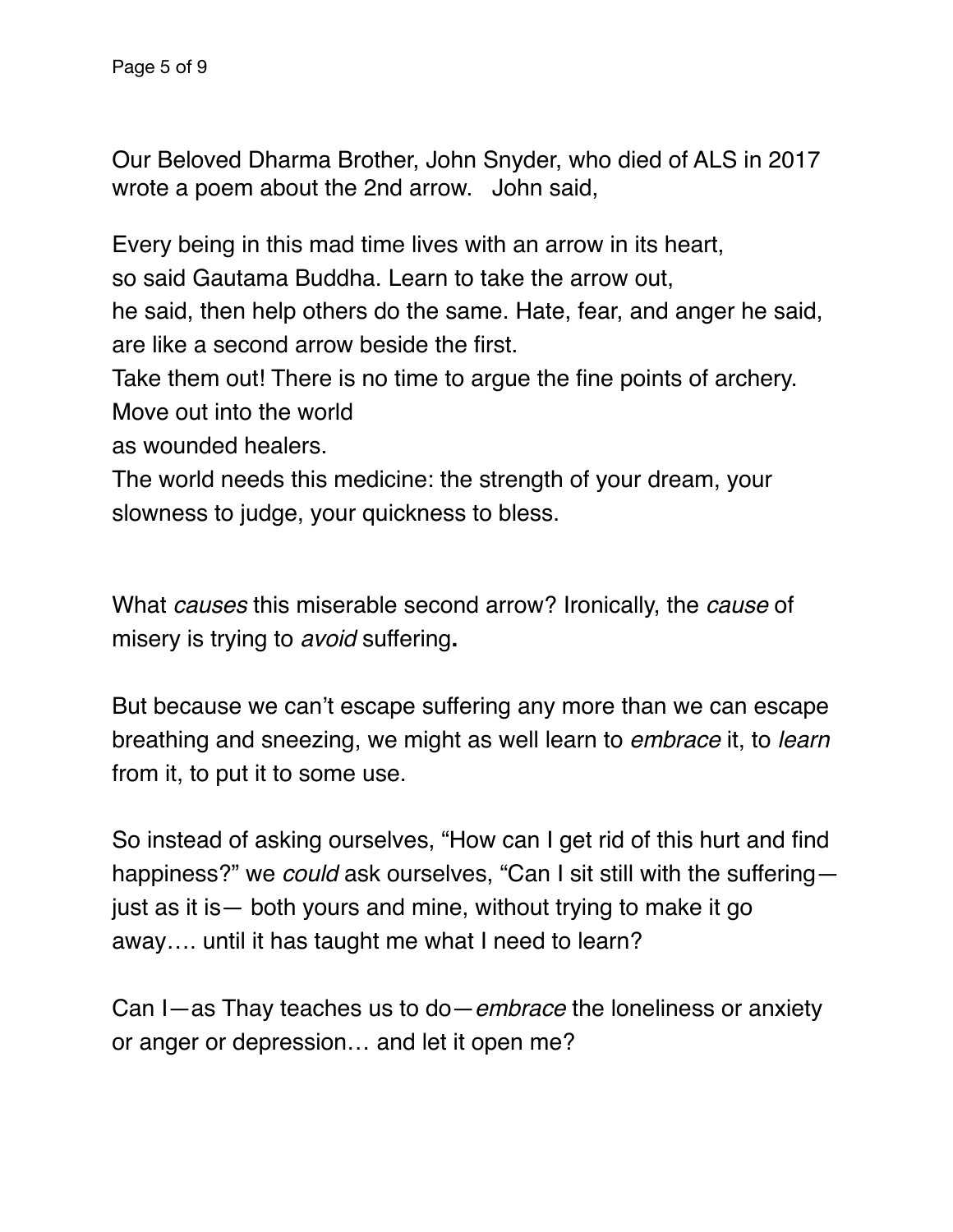Can I drop the drama and stay *present* and *kind* to the ache of unhappiness in *any* of its many forms… and let it *soften* me?

Can I just let go of the *little* sufferings like the *inevitable* aches and pains, dissatisfactions and disappointments, so that I'll have the energy and the *skills* to handle the *big* sufferings when they show up?

Can I allow myself to become intimate with the ways I distract myself from dukkah? How I stay busy, hide out, freeze up, or attack, and how I try to fool myself and manipulate others?

To the degree that you can work with your *whole* being—your prejudices, feelings of failure, self-pity, depression, aggression, addictions; also your sweetness and tenderness—the more you will connect with other beings—people, animals, plants and minerals out of that wholeness.

Let me see if I can say that in fewer words. The more you can acknowledge your wholeness—your strengths and limitations—the sweeter your connections with other beings will be.

This business of being human is hard, so be kind to yourself. That doesn't mean pamper yourself, let yourself get away with murder. It means be kind to your body where you might be holding a lot of striving.

Be kind to your mind where you might be holding a lot of striving. Let go. Yield.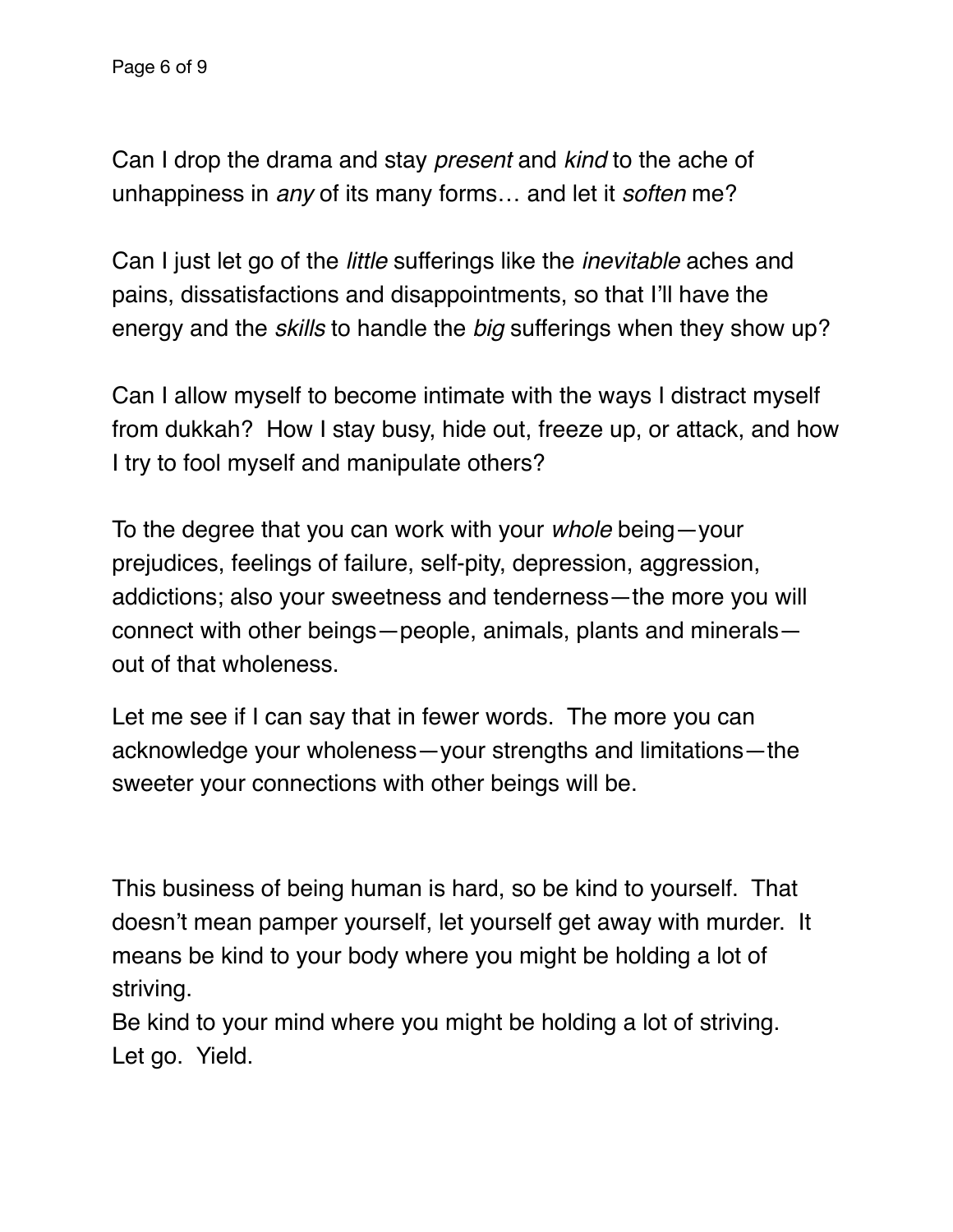Page 7 of 9

Take a break from the nonstop chatter of the mind. Most of the thinking may be not so helpful anyway.

When we bring our awareness to things they change. So enjoy and make use of the gift of the energy of mindfulness. Allow yourself to explore and *rest* in the *wonders* of life.

Thay says, "We should not be afraid of suffering. We should be afraid of only one thing, and that is *not* knowing how to *deal* with our suffering."

The 4th and final stage of the formal practice of Beginning Anew is to take *action* on the insights and understandings you garnered as you practiced the other 3 stages.

Our teacher says that Buddhism of ideas is interesting but the *benefit*  of the Buddha's teachings is not found in knowledge; it is found only when you put the teachings of the Buddha into *action—*into the things you think and say and do in your daily life.

As we've seen, the practice of Beginning Anew, with its ancient roots in the Buddha's Pava rana ceremony, is quite revolutionary. We need to be courageous and curious and compassionate to even try to practice Beginning Anew.

But Beginning Anew offers us specific, concrete ways to "deal" with our suffering.

How will *you* deal with *your* suffering? What action will you take?\*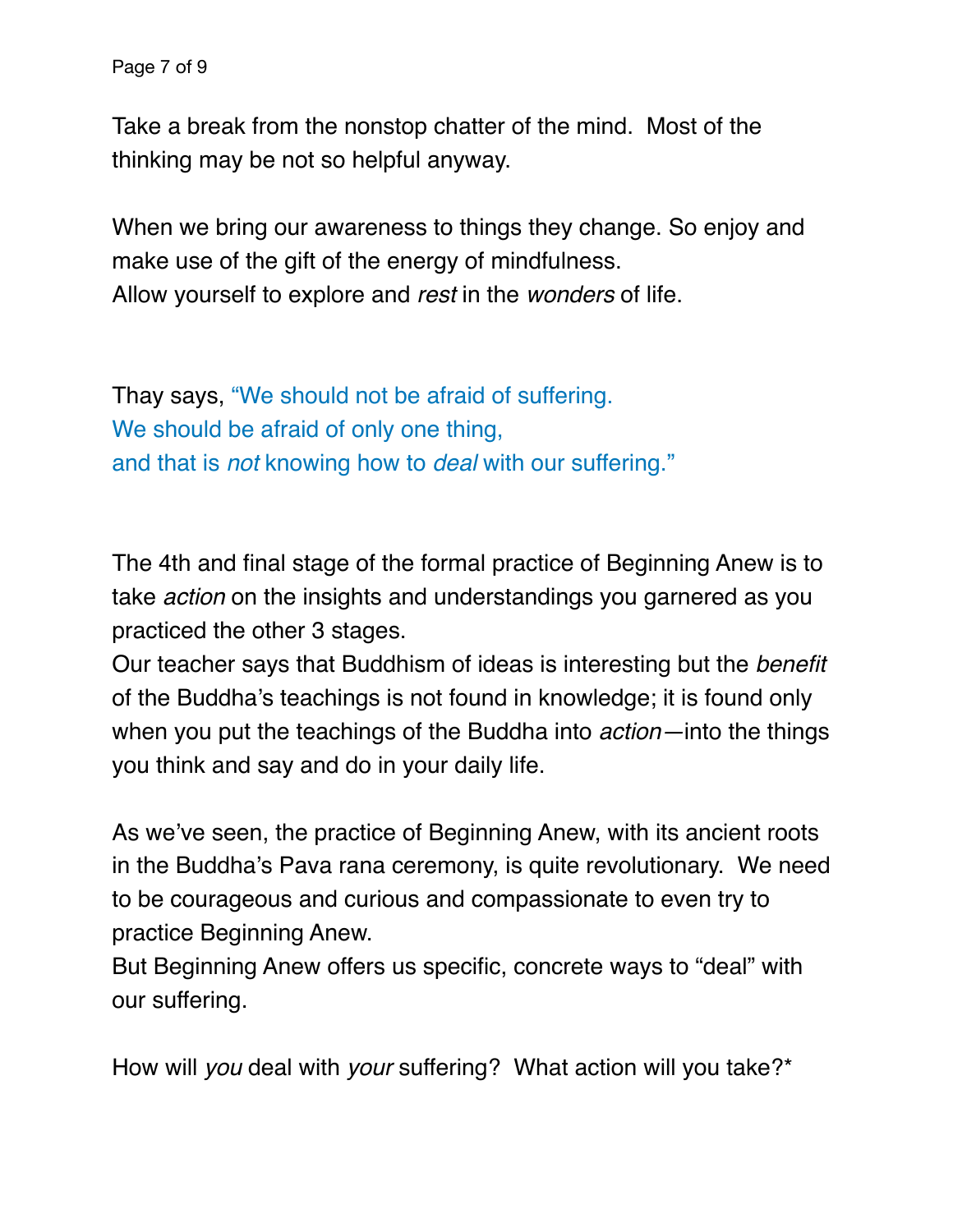Will you make vow to take the time to be still like a tree in winter? Remember that the Buddha taught that *activity followed by idleness* is the *natural* order of things\*

Will you vow to make the effort to *appreciate* your kindness and generosity?

Remember that you contain a *one-of-a-kind* capacity for creating aliveness, joy, and restoration in yourself and in others. Your loving thoughts, words and actions allow you to cast the beauty that is *unique* to you into the world— a world that is sorely in need of *them*—and you. Will you make the effort to *appreciate* your kindness and generosity?\*

Will you vow to call up the courage to PRAY for your actions that you regret?

 This humble practice of *pausing* and *reflecting* on our regrets with honesty, compassion and kindness, without blame or shame.....

of *acknowledging and accepting* that, being human, we mess up now and then…taking some kind of *action to transform* the harm done

And *yielding y*our unhappiness—really letting go of your story—

this *prayerful* practice will bring you peace.

Will you vow to call up the courage to PRAY for your actions that you regret?\*

Will you vow to try to *embrace* your suffering?

Remember the Buddha asked his disciples to reflect on and embrace their suffering because he understood that uncovering and acknowledging our hurts *allows* us to Begin Anew. If we don't *recognize* and *embrace* both our limitations and our strengths, how can we grow?

So Will you vow to make the effort *embrace* your suffering?\*